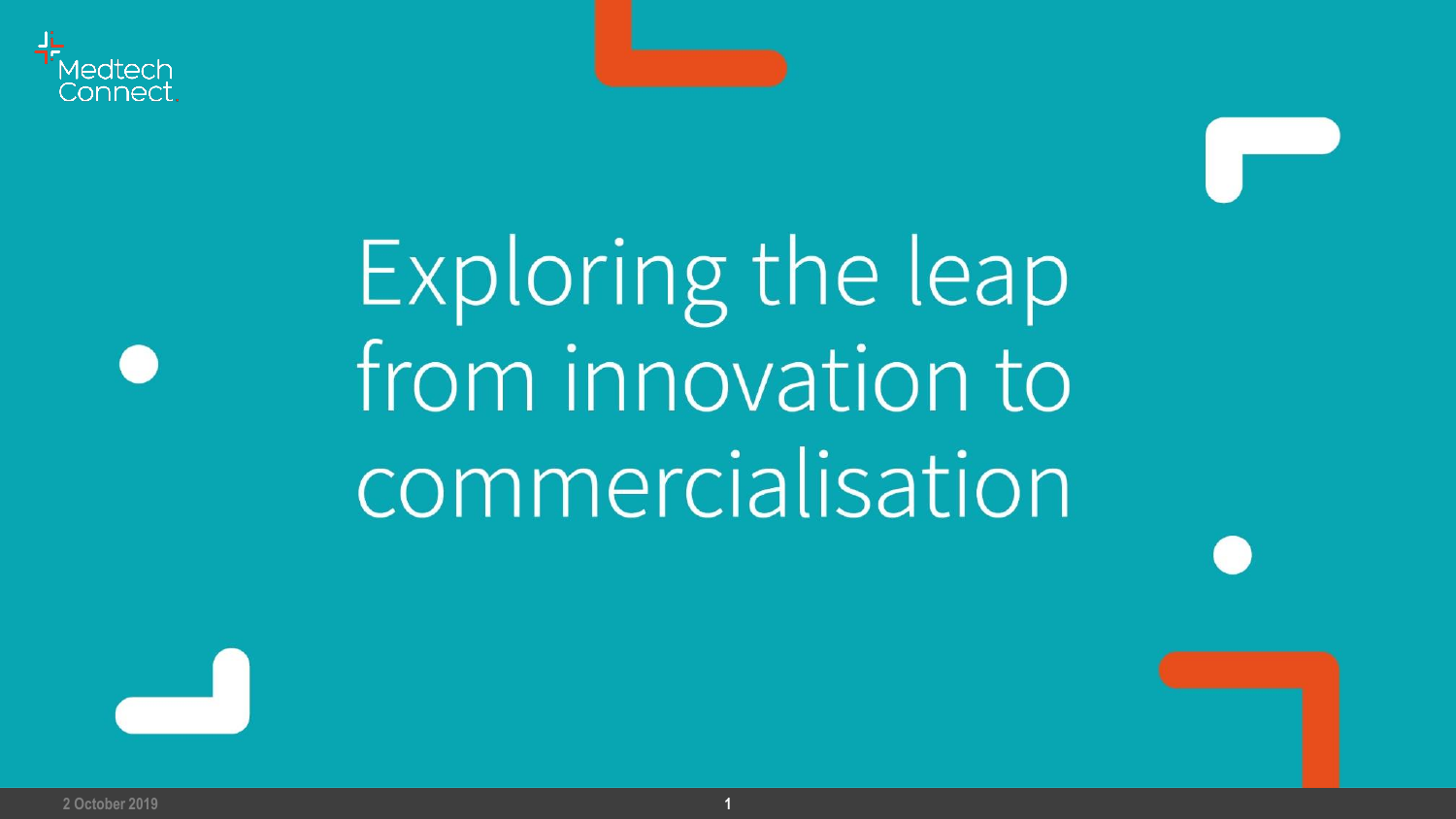

**UNPRECEDENTED SOCIETAL AND TECHNOLOGICAL CHANGE IN OUR LIFETIMES**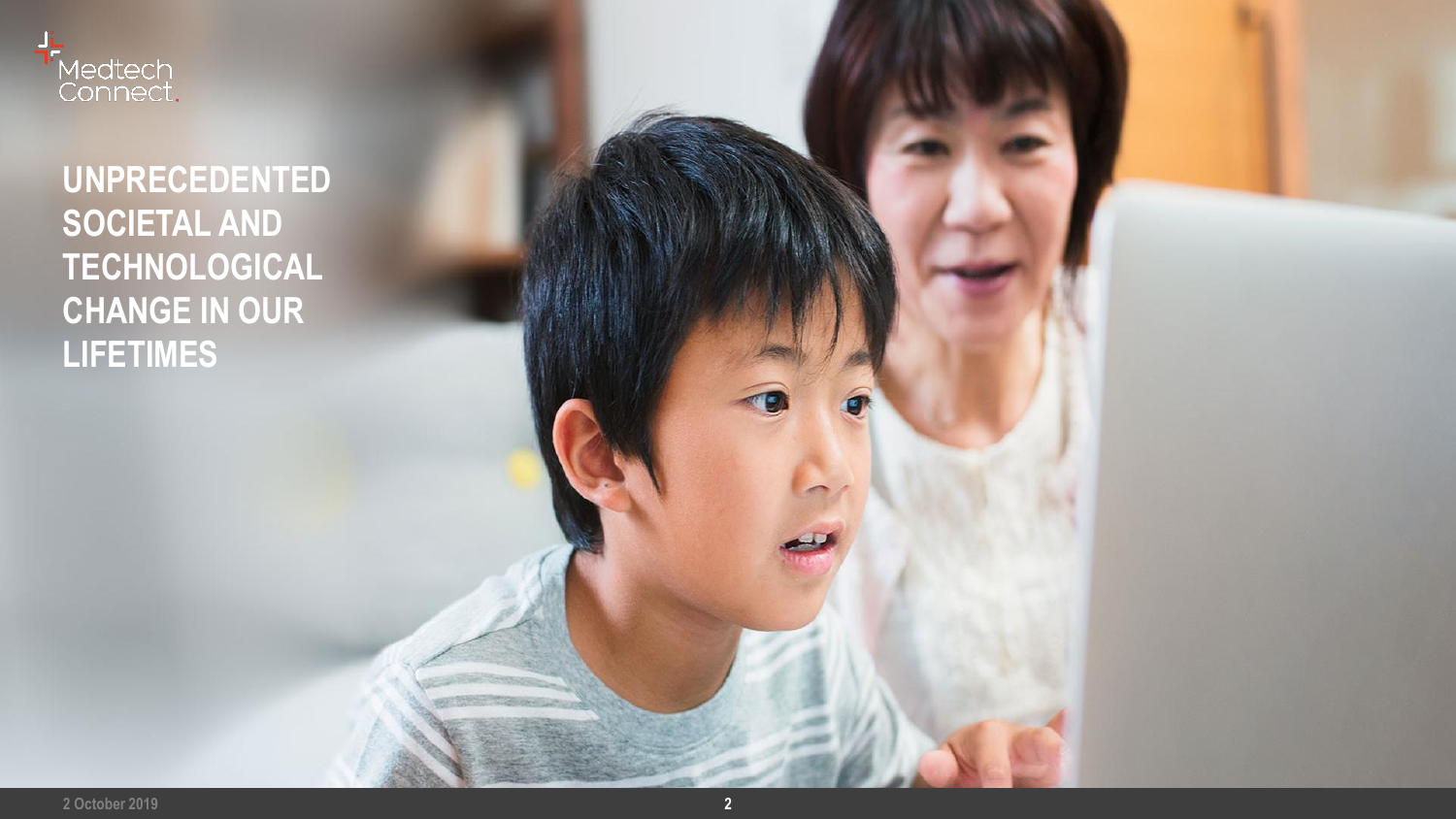

#### **HOWEVER, OUR GLOBAL HEALTHCARE SYSTEMS HAVE NOT KEPT UP**

- Global life expectancy expected to climb to 74.4 in 2022
- The number of Japanese aged 65yrs or over has increased 4x over 40 years with rural areas particularly bearing this burden
- The shortage of global healthcare professionals estimated by WHO is 4.3 million, and growing
- A shortage of 122,000 physicians is predicted in the USA by 2032

Population estimates for Japan  $\longrightarrow$  Percentage (%) of 65+



**Source:** National Institute of Population and Social Security Research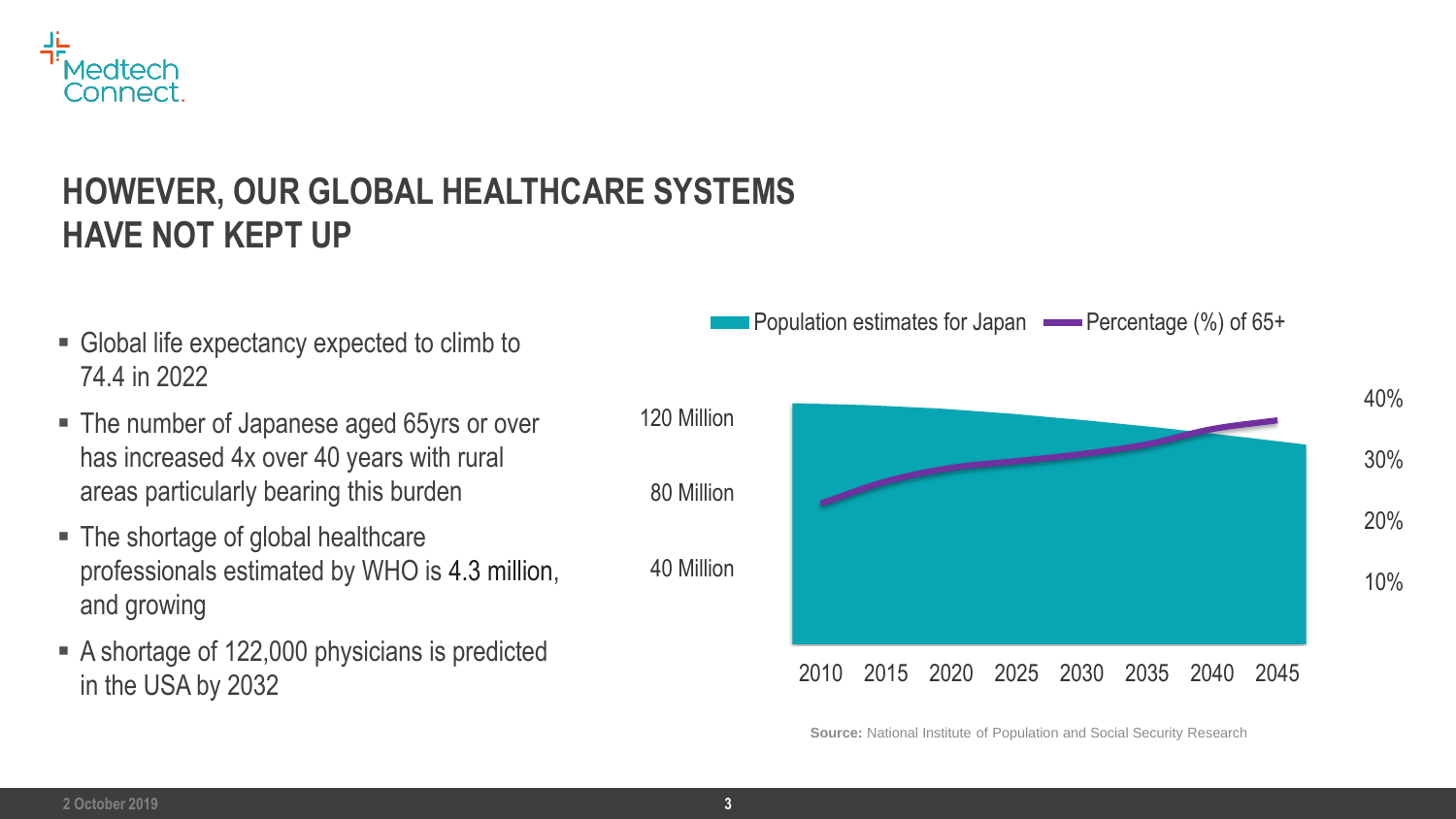

#### **JAPAN HAS VALUABLE LESSONS TO SHARE**

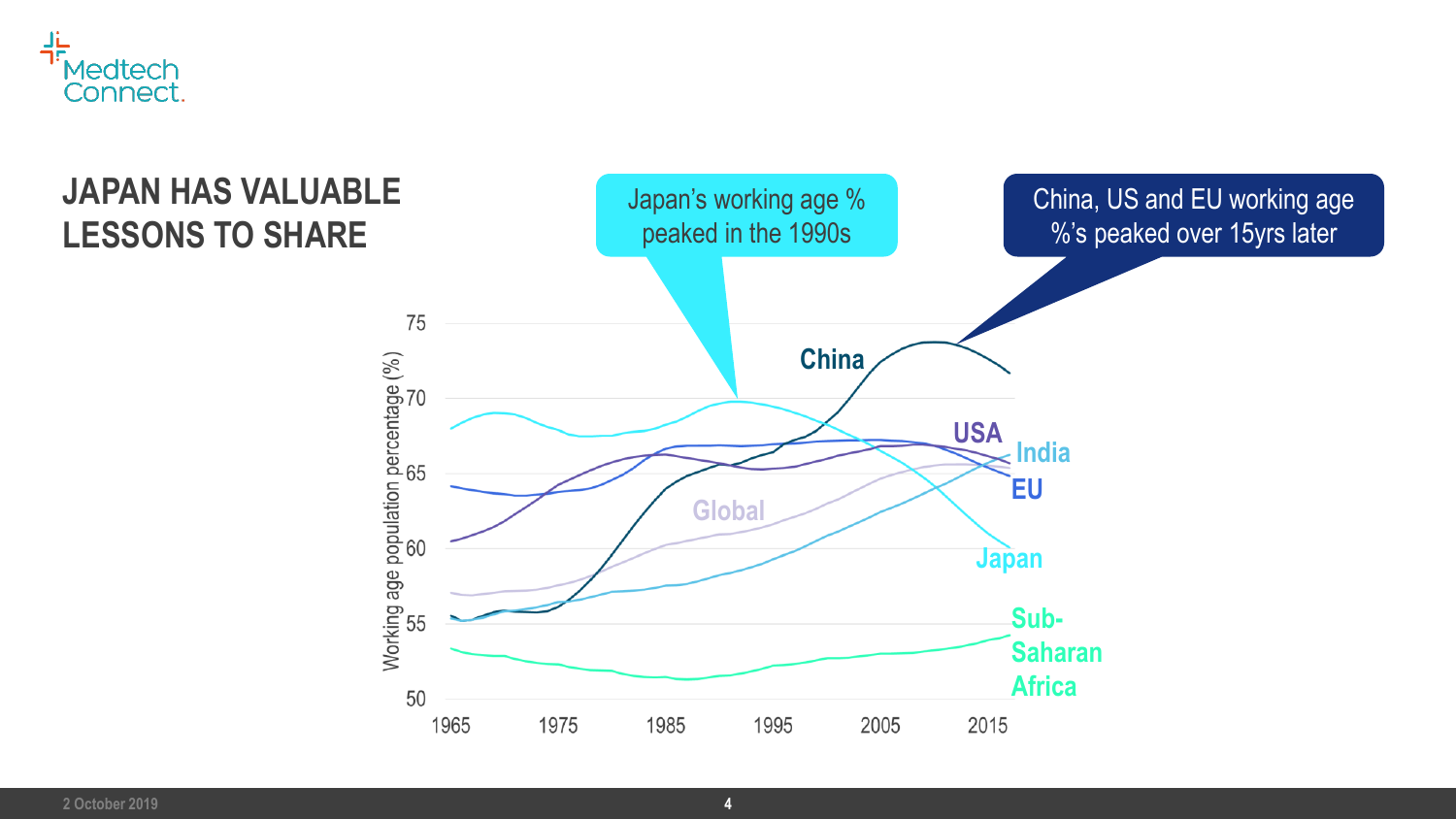

### **HEALTHCARE SPENDING IS INCREASING, BUT IS MONEY ALONE THE SOLUTION?**

#### **Health care spending (USD billion) 2017 & 2022**



**Spending is projected to increase at an annual rate of 5.4% in 2017-2022, from USD \$7.7 Trillion to USD \$10 Trillion**

**Source:** The Economic Intelligence Unit, Data Tool accessed on 16 August 2018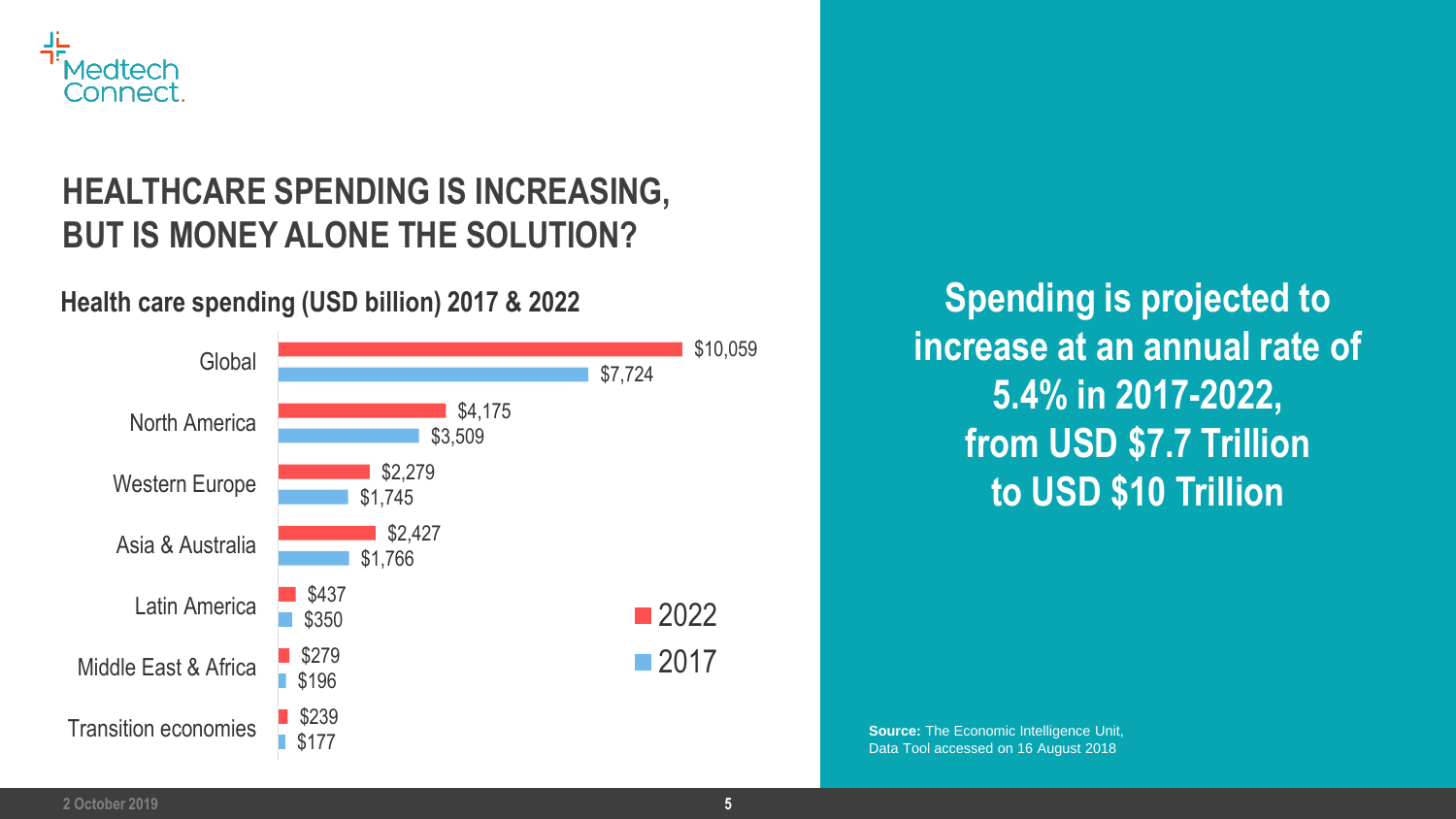

#### **THE WORLD IS INCREASING ITS INVESTMENT IN DIGITAL HEALTH**

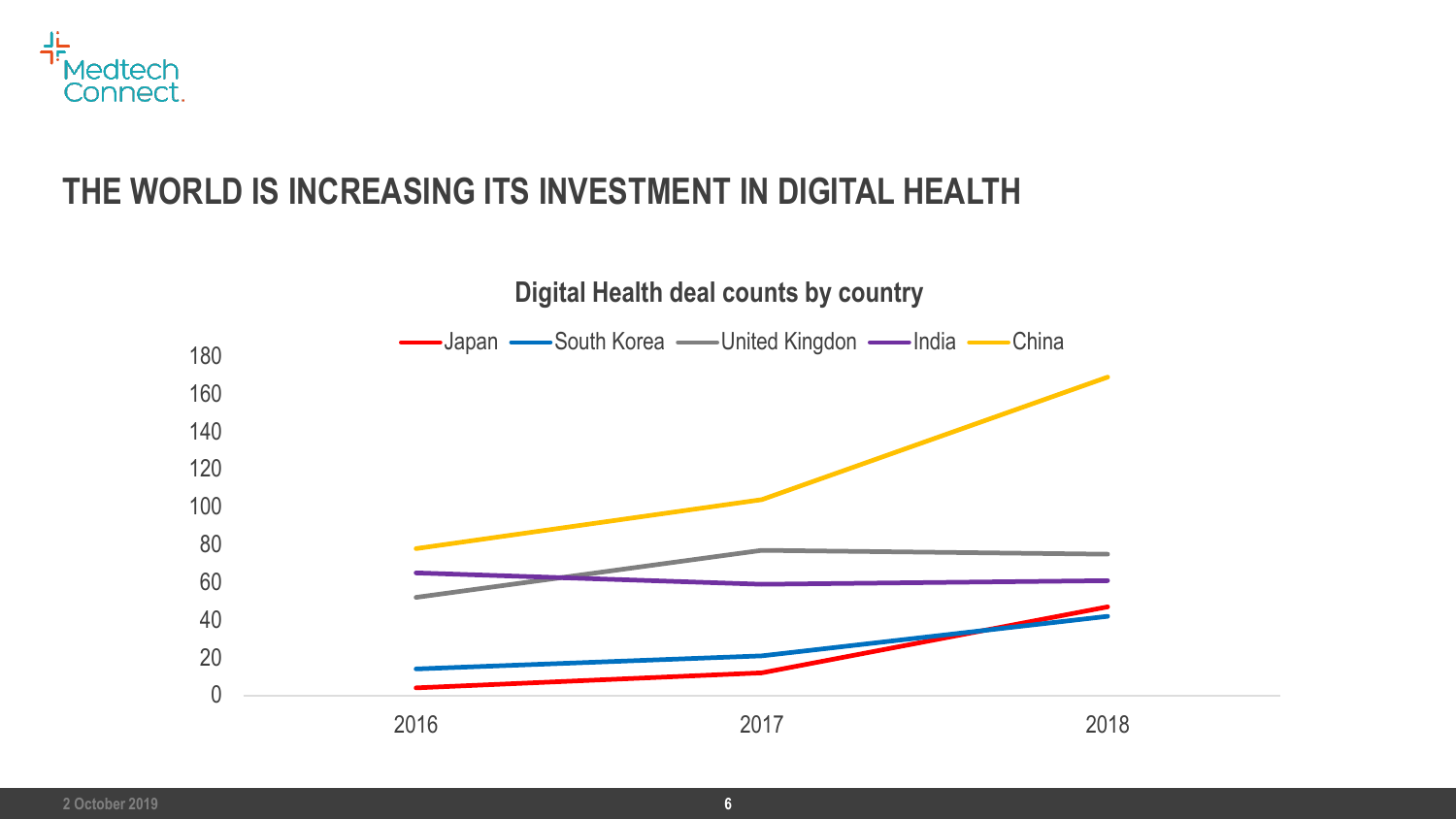

#### **GLOBAL FUNDING FOR ARTIFICIAL INTELLIGENCE IS RISING ANNUALLY**



**Source:** CB Insight (\*data as of September 2019)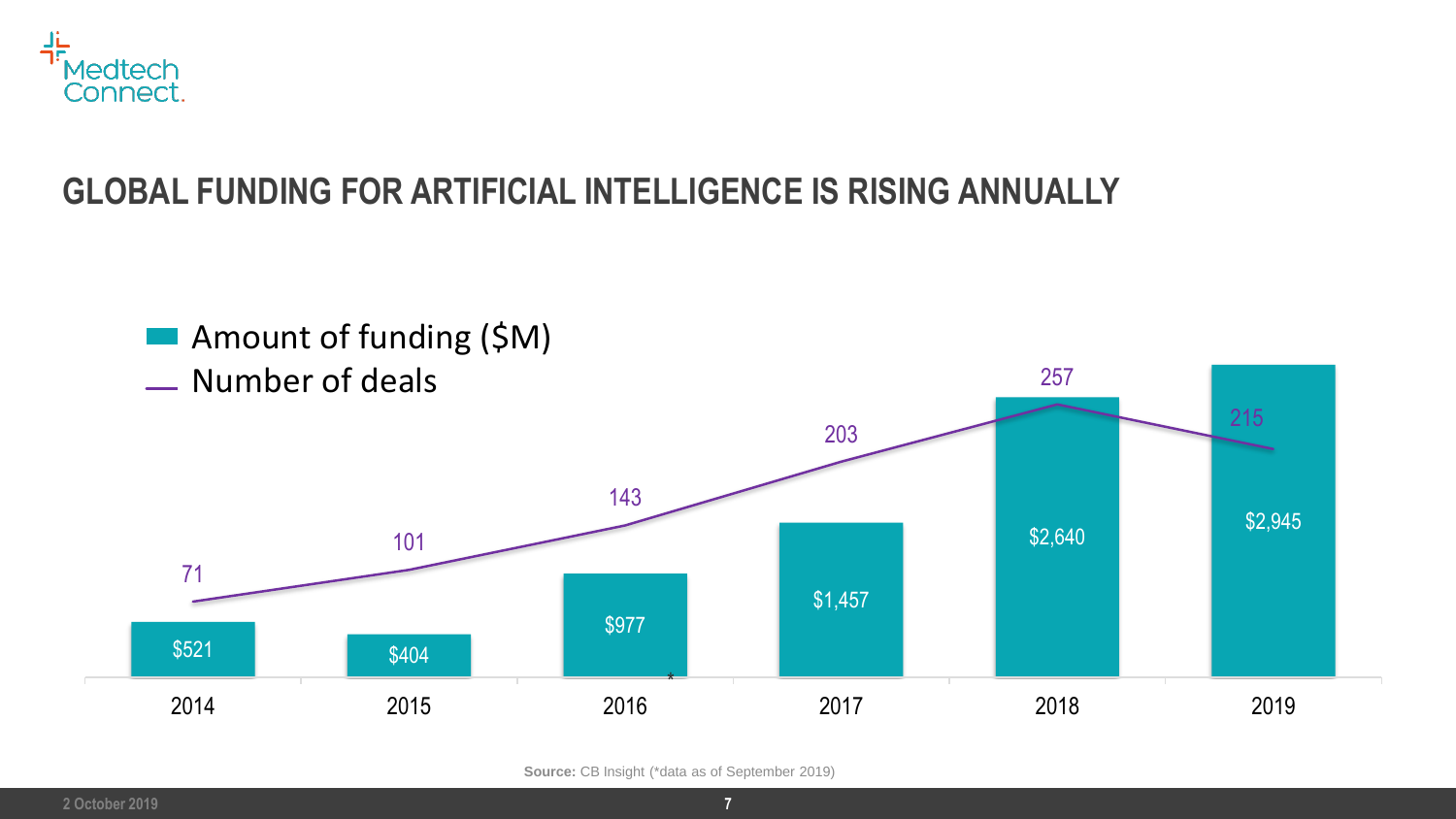

# 44

### *Technology alone won't save healthcare… …but it will re-define it*

*Othman Laraki for Forbes*



**2 October 2019 8**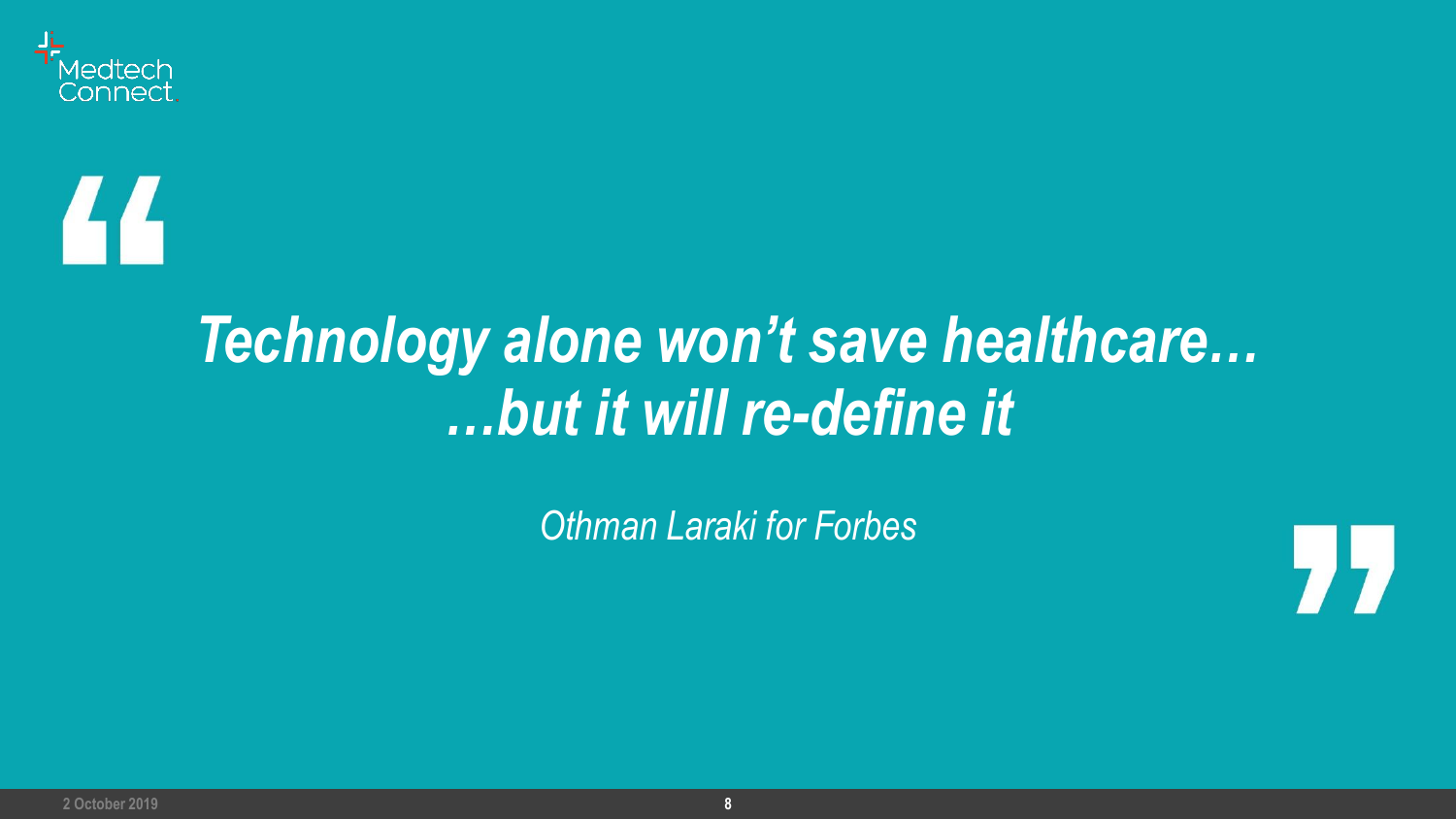

#### **THE MOST SUCCESSFUL AND INNOVATIVE COMPANIES ARE USING ALTERNATIVE R&D MODELS TO ACCELERATE THEIR RESPONSE**

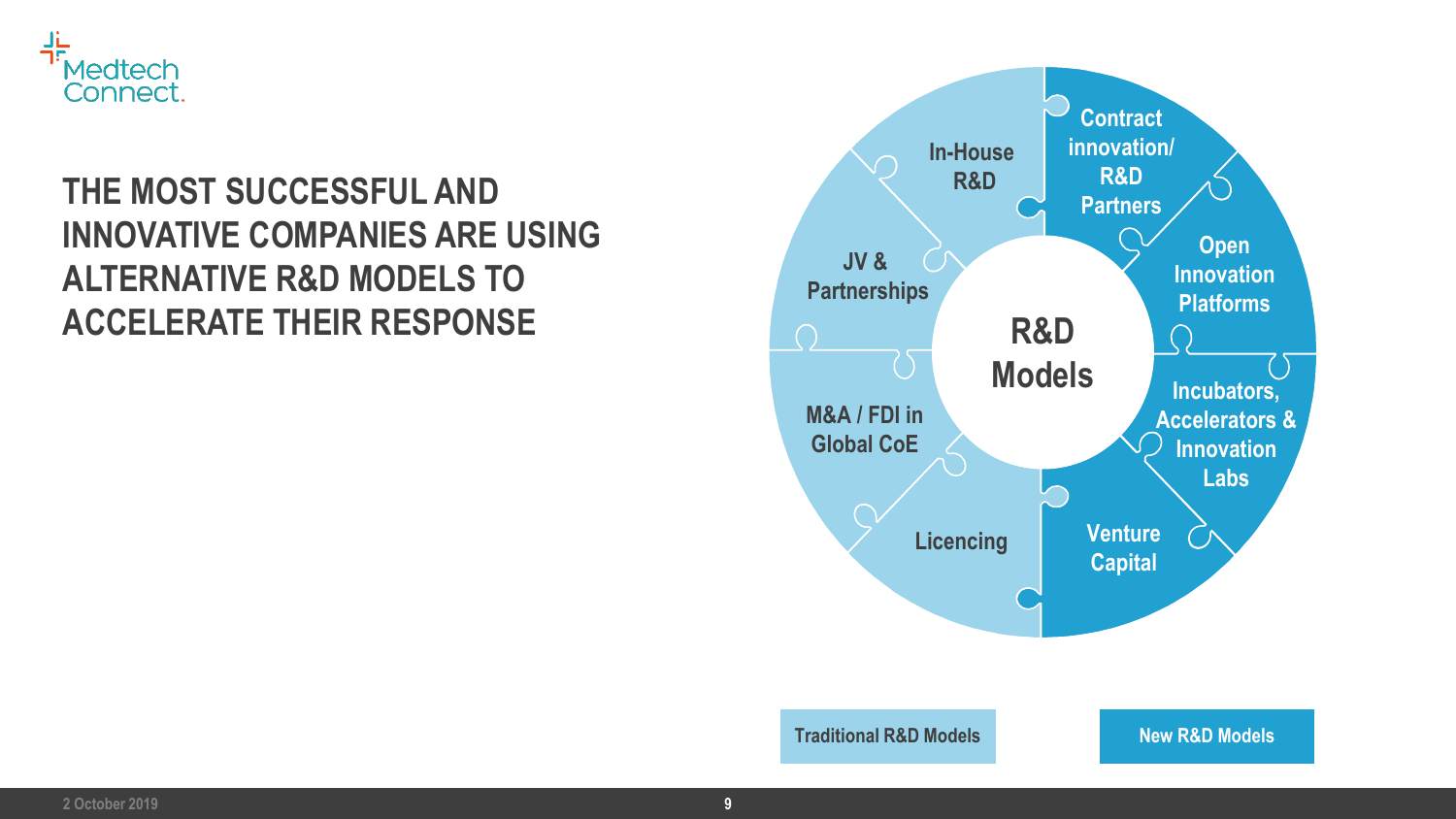